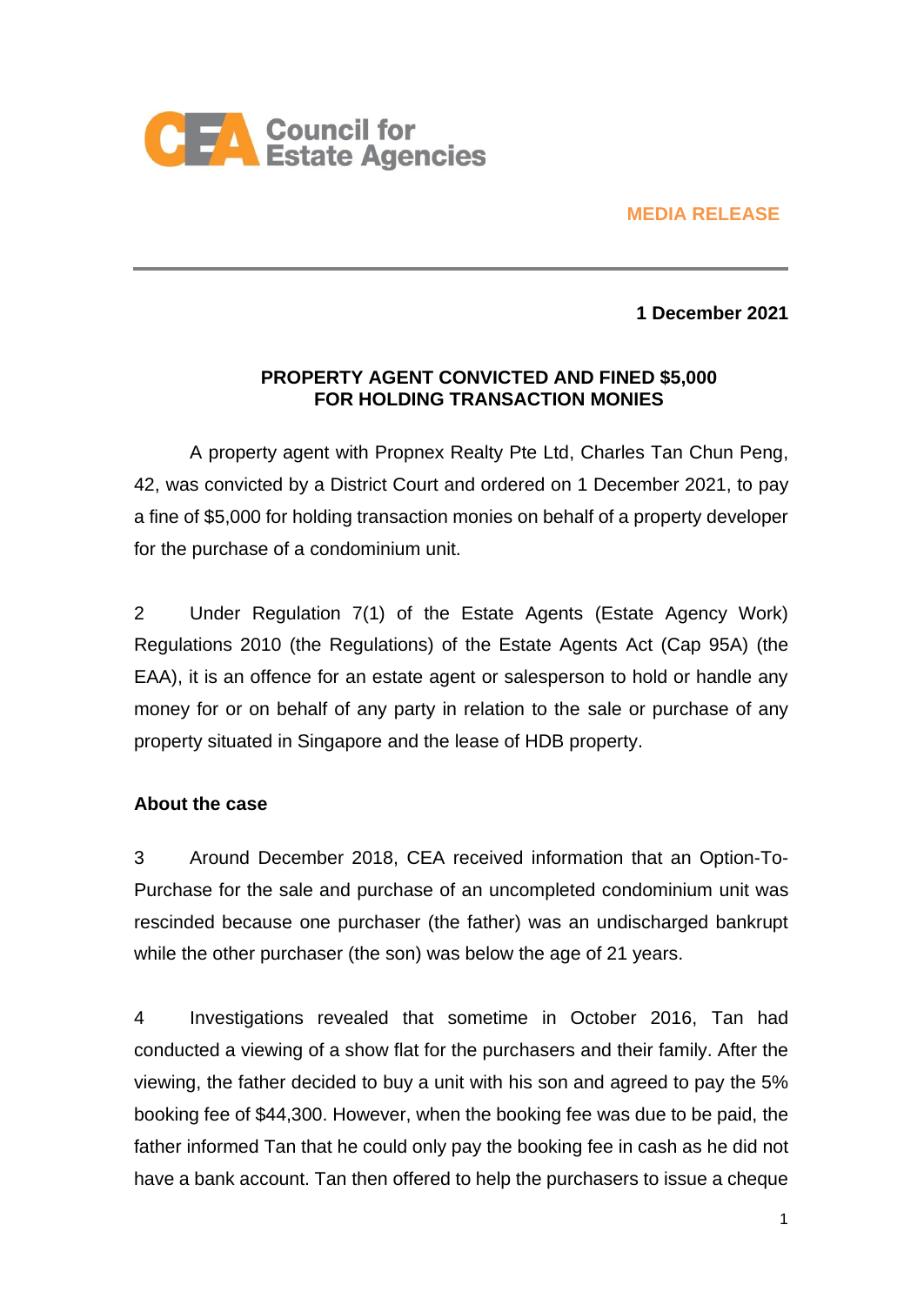for the payment of the booking fee which they were to pay him in cash. The purchasers accepted Tan's offer and the father immediately handed over \$11,000 cash to Tan at the show flat, which Tan deposited into his bank account the next day.

5 On the same day, Tan also proceeded to the father's residence and the father handed a red plastic bag containing \$32,300 cash to him. Tan also deposited the \$32,300 cash into his bank account and later handed over a cheque for \$44,300 which he issued to the developer as payment of the booking fee on the purchasers' behalf. The shortfall of \$1,000 was covered using Tan's personal funds.

6 A few days later, the father's ex-wife contacted Tan and informed him that the father and the son were an undischarged bankrupt and an underaged individual respectively. She requested that the purchase be made void and the booking fee refunded to the purchasers. Tan sought the advice of his estate agent Propnex Realty Pte Ltd, which assisted him in drafting a letter to the developer requesting for a refund of the booking fee to the purchasers. The developer later refunded the booking fee in full to the purchasers.

## **CEA's charges against Tan**

7 Tan pleaded guilty and was convicted in Court for the second charge under Regulation 7(1)(a) of the Regulations for holding on behalf of the developer transaction monies amounting to \$32,300, which was in partial payment of the total booking fee of \$44,300 for the purchase of the condominium unit on behalf of the purchasers to the developer. In sentencing Tan, the Court also took into account the first charge of holding on behalf of the developer the transaction monies of \$11,000 which was also in partial payment of the total booking fee.

8 The Court imposed a fine of \$5,000 on Tan for the CEA charge.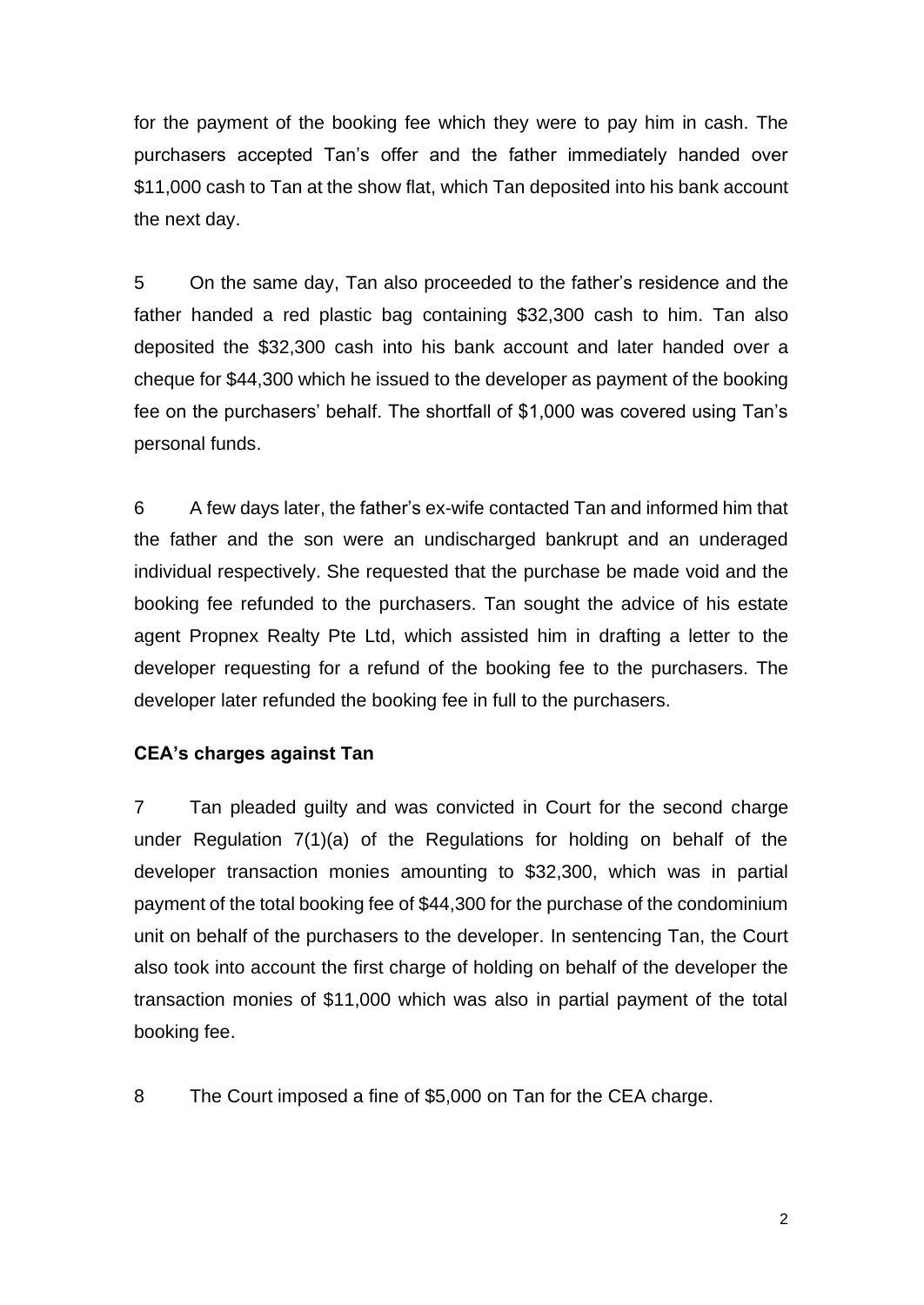### **Advice to consumers**

9 Property agencies and agents are prohibited from handling transaction monies for or on behalf of any party in the sale or purchase of any property situated in Singapore and the lease of HDB property. This regulation is to protect consumers' interests. If agencies or agents handle transaction monies, they may compromise the integrity of the transaction and put their clients at risk especially if they misappropriate the money or convert the money for their own use.

10 CEA advises consumers not to hand transaction monies to their property agencies and agents or make such requests to them. Transaction monies include but are not limited to those below:

- For a transaction relating to the sale and purchase of a property, transaction monies include option fee, down-payment, stamp duties, deposits, and sales proceeds.
- For a transaction relating to the lease of a HDB property, transaction monies include rental deposits and monthly rentals.

Valuation fees and commission are not considered transaction monies.

11 The public can report property agencies and or agents who handle transaction monies to CEA at [feedback@cea.gov.sg.](mailto:feedback@cea.gov.sg) [Useful information](https://ap-southeast-1-02820030-view.menlosecurity.com/https:/www.cea.gov.sg/consumers/educational-materials/guides-brochures) on the dos and don'ts of engaging property agents is available on CEA's website.

**\*\*\*\*\*\*\*\*\*\*\*\*\*\*\*\***